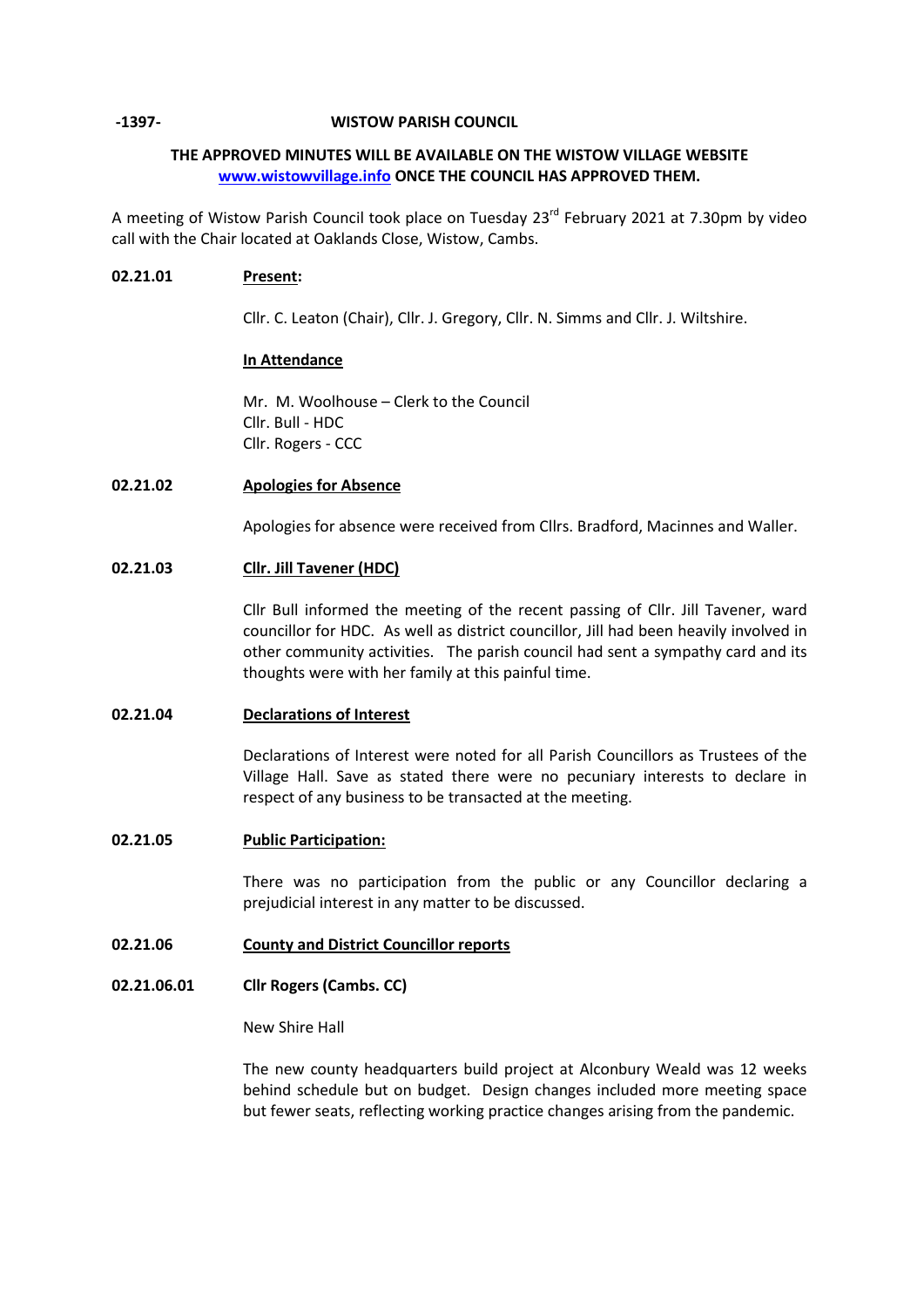Elections May 2021

It was anticipated that the local and Police and Crime Commissioner elections due to be held on  $6<sup>th</sup>$  May 2021 were likely to proceed but with enhanced on site public health measures and reduced canvassing.

### Structure

The hub and spoke structure for the delivery of public services was proving effective.

### Flooding

Cllr Wiltshire asked about the measures the county council was taking to combat flooding in the wake of the issues in December 2020 and January 2021. Cllr Rogers referred to the Flooding Forum investigating the cause and responses to the floods and added that there was uncertainty regarding ownership of ditches. An unexpected problem was the closing of some tunnels under the railway at Wood Walton which, it transpired, acted as water ways. Cllr. Bull added that if the council had details of specific issues or intelligence to email him for the information to be added to the knowledge of the Flood Forum.

**02.21.06.02**

Cllr. Rogers left the Meeting

## **Cllr. G Bull (Hunts DC)**

### **Council Tax**

HDC had determined to keep the Council Tax levels at last year's level. However the P&CC precept would rise by c6.5% and the overall charge by c3%, including a separate charge to fund additional adult social care activities.

### **Planning**

An independent review was taking place into the structure and performance of the planning department at HDC. There were a number of vacancies and additional resources were being deployed to speed up processing applications.

### **A141**

Cllr. Bull explained that the A141 heading east from Huntingdon was inadequate for pre pandemic levels of traffic and action was needed to avoid the problem once traffic volumes returned. The Mayor of the Combined Authority had launched a public consultation containing a number of possible solutions to the issue and the parish council was urged to submit its views.

### **Civil Parking Enforcement (CPE)**

Compliance with parking restrictions was a problem and the police, which dealt with on street compliance, had other priorities. In consequence HDC was

### **-1398-**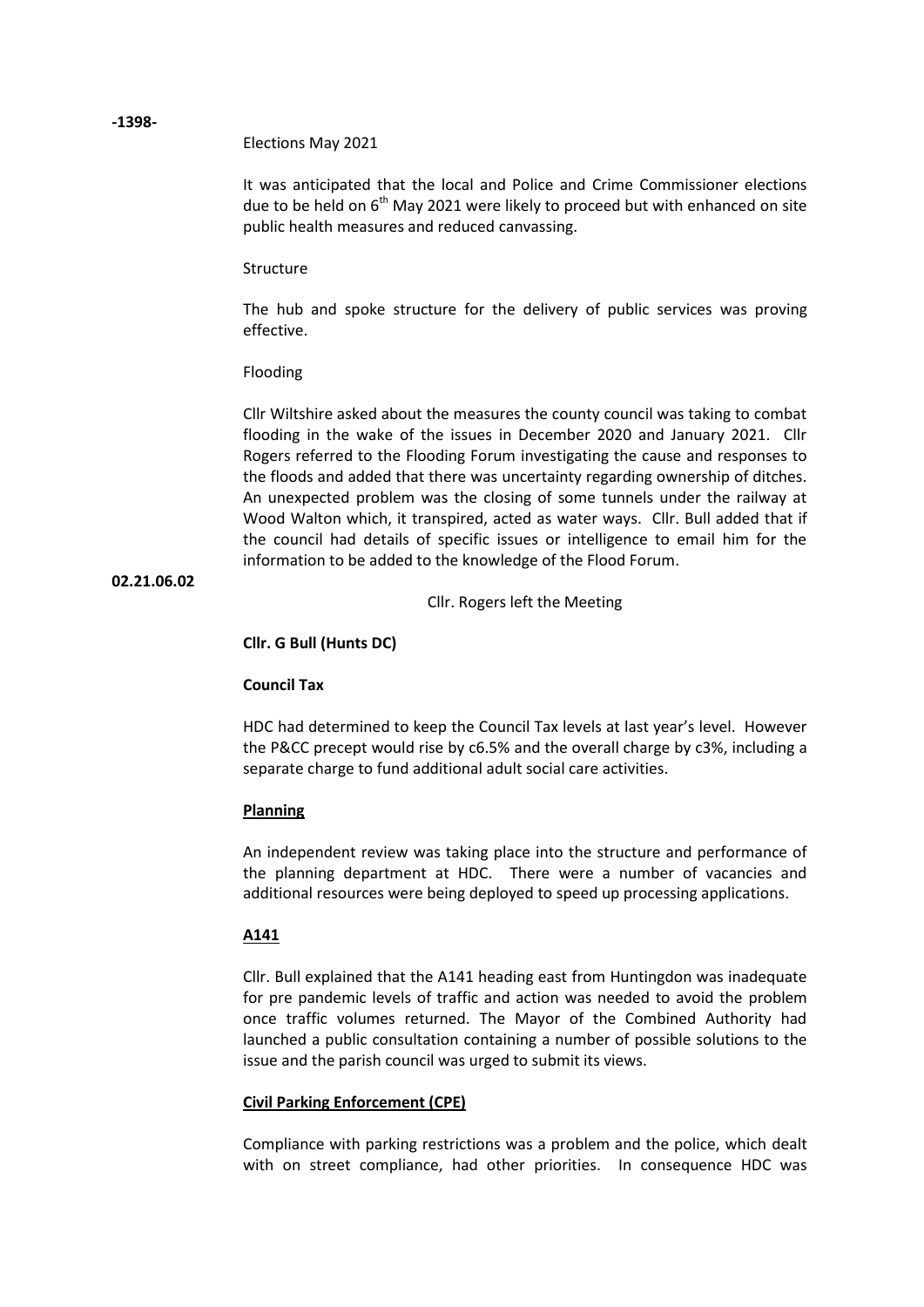**-1399-** considering employing its own CPE employees if it was cost effective in controlling the problem.

### **Cllr Bull left the meeting**

# **01.21.07 Approval of minutes of meeting held on 26 th January 2021**

The minutes had been circulated prior to the meeting and **it was resolved unanimously that the minutes be and are approved and that they be signed by the Chair of the Meeting.**

#### **01.21.08 Matters Arising or carried forward from previous meetings**

#### **01.21.08.01** Street lighting

The Clerk reported that he had contacted Balfour Beatty and been informed that the delay on completing the street lighting upgrade was due to difficulties in obtaining the participation of and consents from UKPN. This was the most recent reason given after the pandemic and the required parts not being available.

#### **02.21.08.02** Flooding

The Meeting noted the written response from the Environment Agency regarding flooding and looked forward to the scheduled inspection of Bury Brook and the undertaking of any works identified.

Cllr Wiltshire reported that following a meeting with the Local Highways Officer, it was discovered that CCC owned the tunnel under Bridge Street by the bridge and the associated culvert on the south side of the road but that the culvert on the north side (by the Anglian Water pumping station) probably belonged to the parish council. The LHO had requested that CCC clear the tunnel and culvert with the date to be confirmed. **Separately the Meeting agreed to obtain quotes to clear the northern culvert if parish council ownership was confirmed.**

The Clerk reported that he had received a reply from Rose Homes supplying details of flood alleviation measures. During the construction works trenches had been dug on site to help drain rain waters and part of the planning consent, required attenuation tanks to be installed, with their delivery imminent. Rose Homes also engaged road sweepers to clean their Mill Road access after heavy tipper and delivery trucks had accessed the site.

The Clerk confirmed that the diagram identifying water flows responsibilities had been added to the parish council website.

### **02.21.06.03** Defibrillator

Cllr Simms reported that British Heart Foundation, which sold the existing device, was less interested in providing a second in a small village. In view of any marginal difference in price it was agreed to obtain an equivalent machine from other sources. The Clerk reported that a price from Balfour Beatty to install power was awaited but it meant obtaining UKPN agreement and works.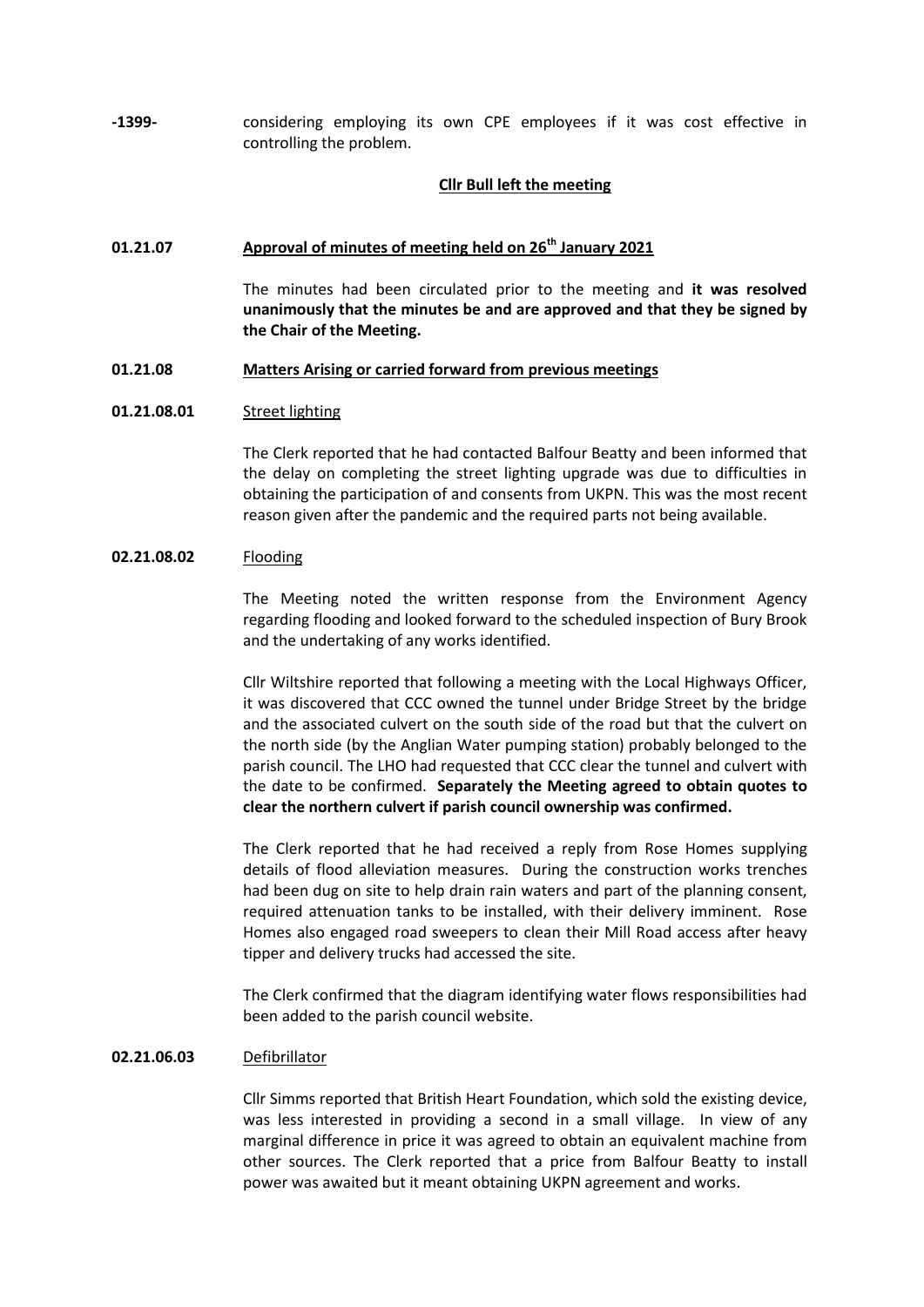**-1400-**

### **02.21.08.04** Garden Reclaim

The Clerk reported that he had written to Ross Sargant explaining the apparent duplication of works in October and stating that it needed to be clarified before any payment could be countenanced. A response had yet to be received.

# **02.21.08.05** Grass Cutting

The Clerk reported that the draft contract was almost ready for Cllr Waller to review before it was sent to Mr Jackson for signing.

- **02.21.08** 7 Kingston Way –garage and porch – planning application
- **02.21.08.06** The Clerk reported that he had written to HDC explaining that there may be an inaccuracy in the location of the boundary line as shown in the plans.

#### **02.21.09 Planning**

**02.21.09.01** There had not been any new applications to review since the previous meeting.

## **02.21.10 Finance**

**02.21.10.01** To approve the accounts for payment: 23<sup>rd</sup> February 2021.

| <b>Date</b> | <b>Ref No</b> | Payee           | <b>Description</b>                | Amount |
|-------------|---------------|-----------------|-----------------------------------|--------|
|             |               |                 |                                   |        |
| 23/02/21    |               | Mr. M Woolhouse | Net salary                        | 243.19 |
| 23/02/21    |               | Mr. C Bradford  | Reimbursement of purchases        | 54.00  |
| 23/02/21    |               | <b>CAPALC</b>   | Training course for Mr. Simms     | 75.00  |
| 23/02/21    |               | <b>CAPALC</b>   | Training course for Mr. Woolhouse | 250.00 |

### **02.21.10.03** Income and Expenditure Account

The Meeting noted the income and expenditure account for February 2021.

**02.21.10.04** Income and Expenditure Account

The Meeting noted the income and expenditure account for February 2021.

**02.21.10.05** Bank Reconciliation

The Meeting noted the bank reconciliation for the month.

**02.21.10.06** Bank Balances

The Meeting noted account balances as at  $19<sup>th</sup>$  February 2021.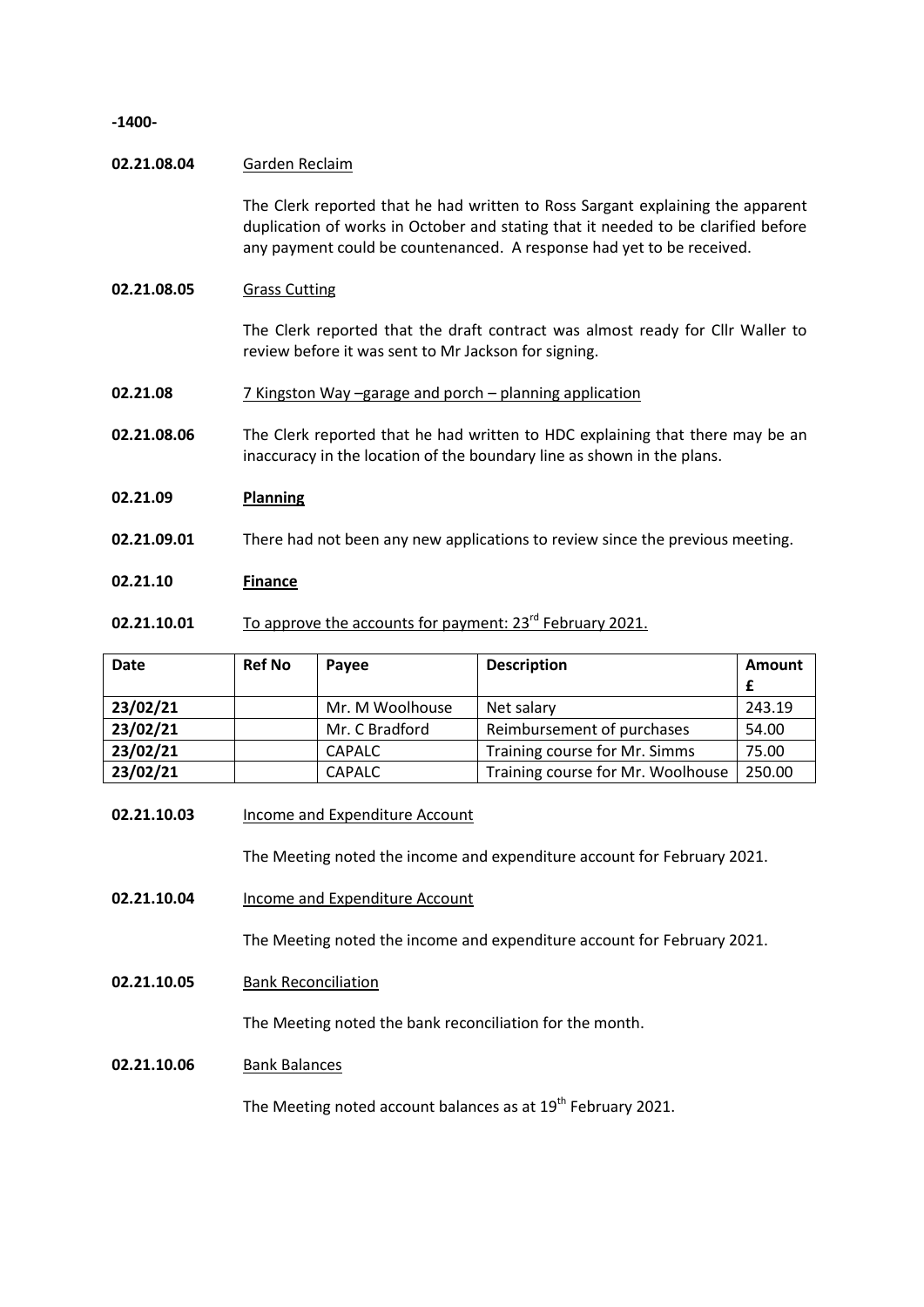**-1401-**

#### **02.21.11 Traffic, Highways & Road Safety.**

**02.21.11.01** The meeting noted the previously circulated correspondence and the highways issues dealt with above.

#### **02.21.12.01 Policing Matters**

**02.21.12.02** Incidents relating to Wistow were included in correspondence and all alerts posted to the Parish Council's Facebook page. The meeting noted the police chase in the village and subsequent arrest for alleged drugs charges.

#### **02.21.13 Correspondence and Communications**

**02.21.13.01** The meeting noted the previously circulated correspondence. An email letter which had been received from Mr. Whales was considered below.

#### **02.21.14 Village Maintenance**

**02.21.14.01** Cllr Leaton reported that she had obtained the requisite litter and rubbish picking equipment.

## **02.21.14.02** Letter from Mr. Whales

The Meeting considered the email letter dated 18<sup>th</sup> February 2021 from Damien Whales and requested that the Clerk respond to his points as follows

- 1. The new grass cutting contract should resolve this matter.
- 2. The Council could not find the fault referred to.
- 3. Trees are regularly inspected and remedial work taken as necessary. The tree is already due to be to be removed.
- 4. All equipment is inspected regularly and also inspected annually for insurance purposes. Remedial work is undertaken as necessary.
- 5. The missing swing seat was removed having been previously vandalised. There are two other seats available for use.
- 6. Large holes in the grass this will be investigated.
- 7. There are trees in the park but also in surrounding gardens. The Council maintains its trees as necessary.

The council spent over £10,000 on the playground in 2020 replacing the zip wire.

# **02.21.15 Verbal reports from Parish Councillors on matters arising from their portfolio responsibilities**

### **02.21.15.01 Website**

The Clerk reported that the flooding and water responsibilities diagram issued by HDC had been uploaded to the website.